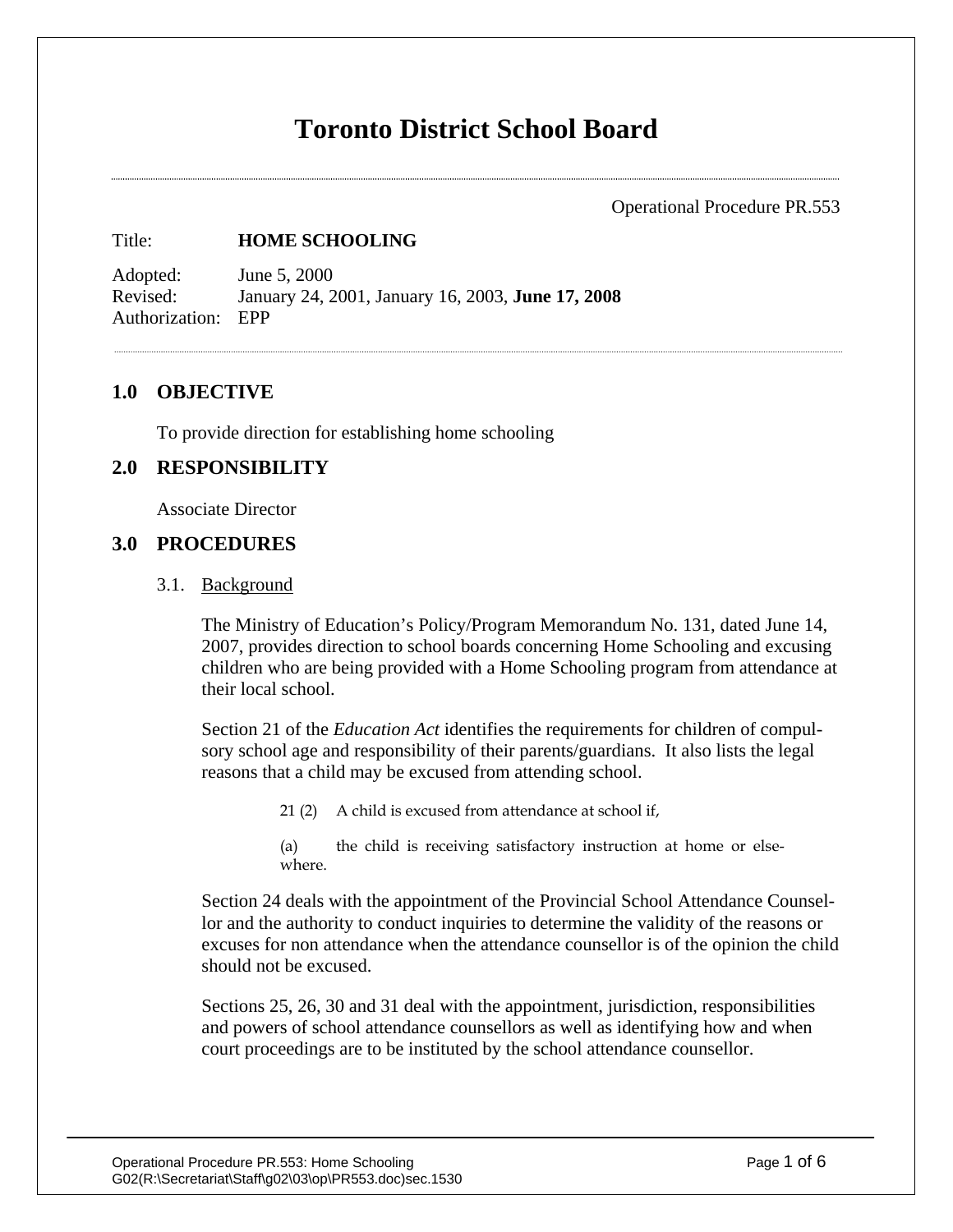These procedures are based on the above references and are intended to inform the Superintendent of Education, principals, staff in Social Work & Attendance Services and parents of their respective rights and responsibilities in accordance with the Education Act, Instructions for Enrolment Registers, Ontario Secondary Schools Grades 9 to 12; Program and Diploma Requirements and PPM No. 131.

## 3.2. Procedure

- (a) Parent(s) wishing to Home School a child must obtain a Notice of Intent to Home School (Form 553A), from the Board's Policies and Procedures website, their local home school, or by making a request from Superintendent of Education.
- (b) Once a completed letter has been submitted, the Superintendent of Education will:
	- (i) Keep a record of the request
	- (ii) Issue a Letter of Acknowledgement to the parent informing them that their child has been legally excused from attending a TDSB school
	- (iii) Inform the parent of the resources available to them. There is no support in the way of teachers, programs, textbooks or other materials given by the schools.
	- (iv) Update records annually ensuring that each student has been registered in a school or that notification for the current year has been received.

## 3.3. Rights and Responsibilities

(a) Parents<sup>[1](#page-1-0)</sup>

Parent(s) are expected to provide written notice of their intent to provide a Home Schooling program each school year, prior to September 1 of the impending school year. Such notice should be directed to the Superintendent of Education (See Form 553A, Notice of Intent to Provide Home Schooling)

Parent(s) who choose to provide a Home Schooling program for their child(ren) should inform the school board and have their child legally excused from attendance at school in accordance with Subsection 20(2) (a) of the Education Act.

Parents who have furnished written notice and have received a letter from the Superintendent of Education indicating that their child(ren) is/are legally excused from attendance at school may request access to the following resources:

<span id="page-1-0"></span><sup>&</sup>lt;u>1</u>  $<sup>1</sup>$  In this document, parents refers to Parents and Guardians</sup>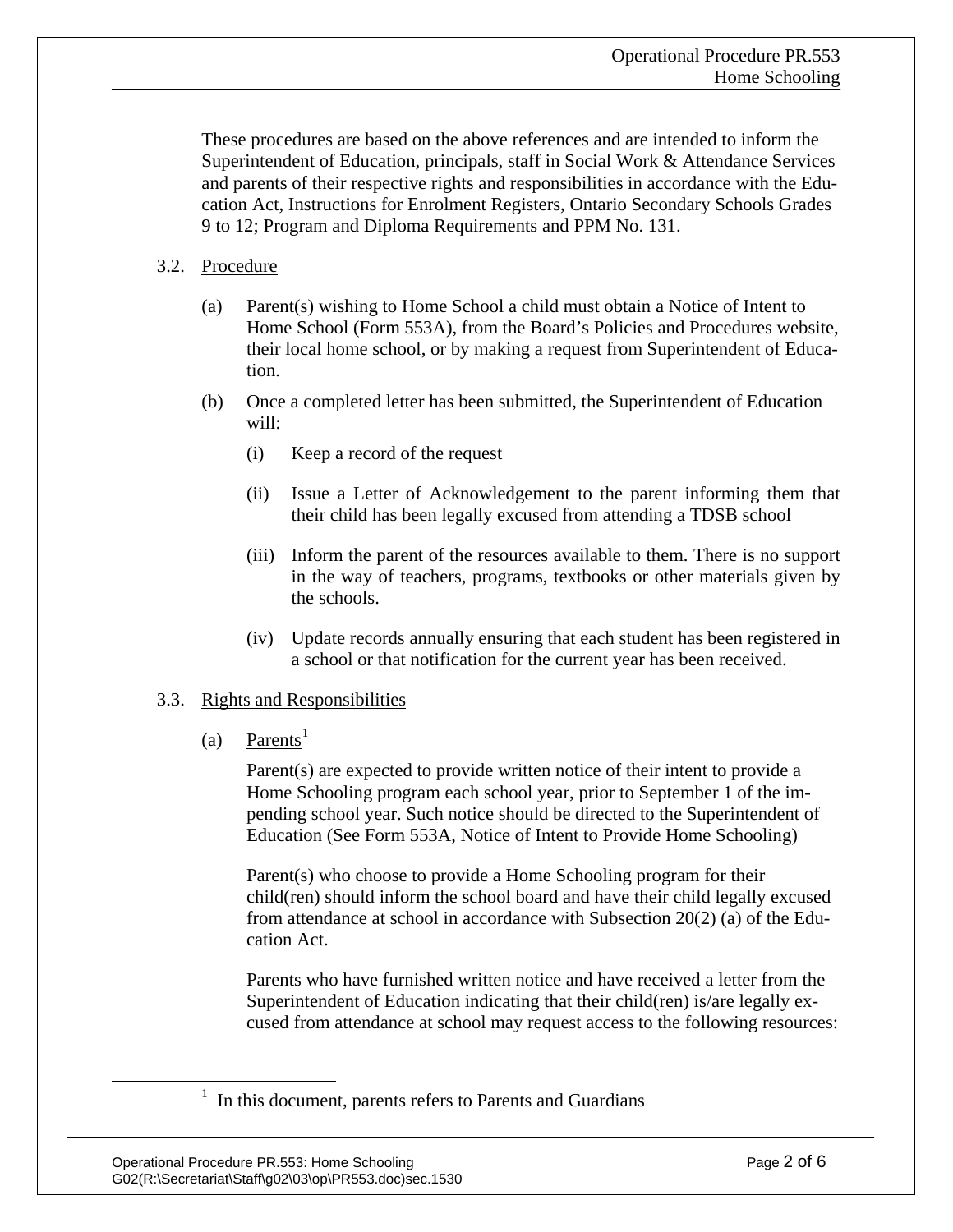(i) *Assessments and Tests Administered by the Education Quality and Accountability Office* 

Parents wishing to have their children participate in the grades 3, 6, 9 and/or Ontario Secondary School Literacy Test (Grade 10) should contact the local school principal by **September 30** of the current school year. Fees will not be charged by either the Board or the EQAO.

Space should be provided at the local school for the same date and time tests are being administered to regular day school students. The parent will be responsible for transportation to and from the site.

The EQAO will send the results of the Home Schooled children to the school that administered the assessments/tests and the school will send the results to the homes of these children. The test results for these children will not be included in the school or board reports generated by the EQAO

## (ii) *Courses Offered Through the Independent Learning Centre*

Parents may enrol a compulsory school age child in courses offered through the Independent Learning Centre (ILC) at the Ministry upon receiving acknowledgement from the Board of their intent to home school. This letter, stating that the child is excused from attendance at school, must be submitted to the ILC as part of the application.

#### (iii) *Ministry of Education Curriculum Material*

Parents providing Home Schooling may access curriculum policy documents produced by the Ministry of Education free of charge through the Publications Ontario web site, at www.publications.gov.on.ca or by calling the toll free number 1-800-668-9938.

## (b) *Support Services Offered by the Ministry of Health and Long-Term Care*

Parents of Home Schooled children may have access to Ministry of Health and Long Term Care through local Community Care Access Centres provided that the parent has received a letter from the Superintendent of Education indicating that the child is excused from attendance at school for the purpose of Home Schooling.

#### 3.4. Principals

When the Principal is informed by a parent that they intend to withdraw a child from school for the purpose of Home Schooling, she/he should inform the parent of the requirement to submit written notice via Form 553A, Notice of Intent to Provide Home Schooling. The parent should be informed that the notice should be directed to the Superintendent of Education.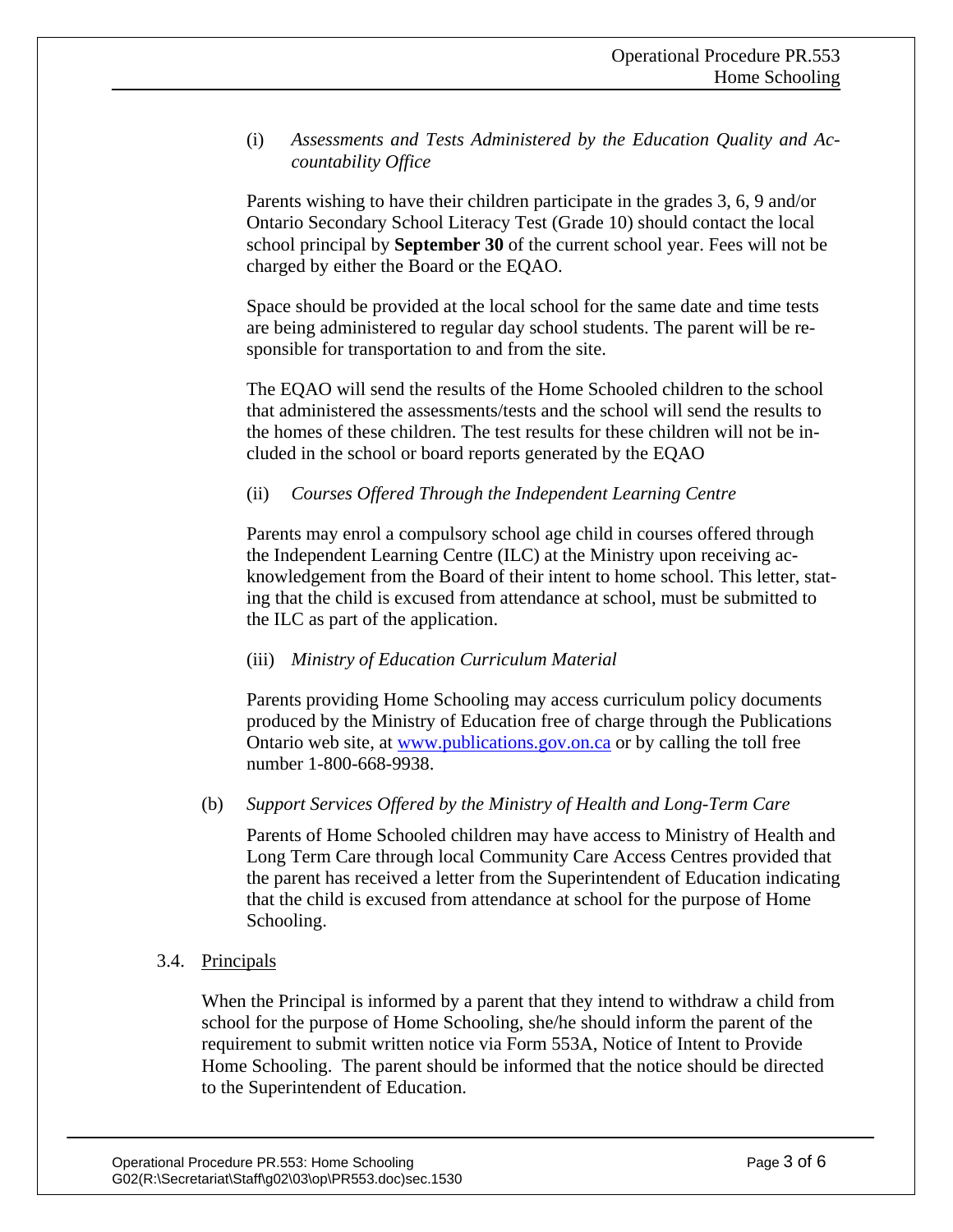Where it is evident that the child was removed from attendance at school because of ongoing conflicts with the school, not for the purpose of Home Schooling, or there has been a history of absenteeism by the child prior to the parent notifying the board of their intent to provide Home Schooling, the Principal should consult with the Superintendent of Education for appropriate direction.

Principals are responsible for ensuring that the student's OSR is requested and maintained at the school where one is available.

#### 3.5. Conflict With the School

Upon receiving a Notice of Intent to Provide Home Schooling the Superintendent of Education, where appropriate, will consult with the principal of the child's school to establish the reason(s) related to the parents' decision to provide Home Schooling. When the reasons are due to conflict with the school or chronic absenteeism the Superintendent of Education may request that staff from Social Work & Attendance Services consult with the parent to discuss additional options.

Unless there exists sufficient grounds for investigating the matter further, the Superintendent of Education will issue a letter (Form 553B, Letter of Agreement) to the parent. A copy of the letter shall be sent to the school.

## 3.6. Superintendent of Education

The Superintendent of Education will:

- (a) be responsible for keeping a record of each Home Schooled child
- (b) issue a Letter of Acknowledgement to the parent upon receiving a Notification of Intent to Home School
- (c) inform the parent of the resources available to them
- (d) update records annually ensuring that each student has been registered in a school or that notification for the current year has been received.
- (e) follow the guidelines for conducting an curriculum query when deemed necessary
- (f) when a Letter of Intent or Request for an OSR is not received for students that have been previously Home Schooled, a referral to Social Work & Attendance Services should be made by the Superintendent of Education.

## 3.7. Guidelines for Conducting a Curriculum Query

A school board may have reasonable grounds to investigate whether satisfactory instruction is being provided in the following instances:

(a) refusal of a parent to notify the board in writing of the intent to provide Home Schooling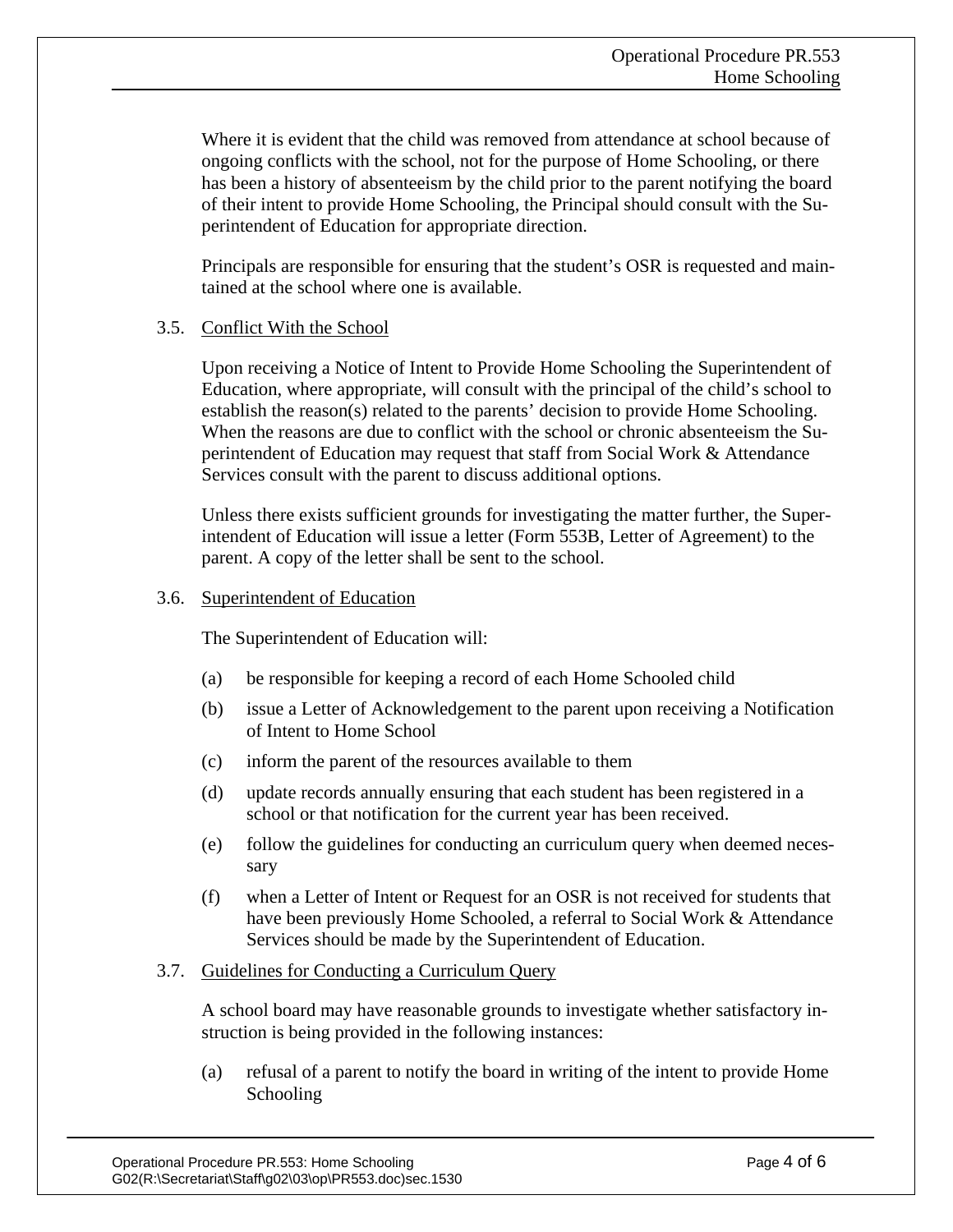- (b) a credible report of concern by a third party with respect to the instruction being provided in the home evidence that the child was removed from attendance at school because of ongoing conflicts with the school, not for the purpose of Home Schooling
- (c) a history of absenteeism by the child prior to the parent notifying the board of their intent to provide Home Schooling.

Curriculum query, directed by the Superintendent of Education should focus on the following:

- (a) an instructional plan for educating the child including literacy and numeracy at developmentally appropriate levels
- (b) plans for assessing the child's achievement

A sample form for gathering information on a parent's Home Schooling program is available as Form 553C, Sample Format for Home Schooling Plan.

When the Superintendent of Education is unable to determine whether a child is receiving satisfactory instruction, further action may be taken in accordance with subsection 24(2) of the Education Act (Inquiry by Provincial Attendance Counsellor) or by referral to the Children's Aid.

Prior to requesting an inquiry by the Provincial School Attendance Counsellor the Superintendent of Education, in consultation with Social Work and Attendance Services, should ensure that:

- (a) appropriate measures have been taken to determine whether the child is receiving satisfactory instruction;
- (b) documentation of all communication and/or attempts to communicate with the parents is retained;
- (c) documentation on the nature of the information and material provided by the parent is retained;
- (d) a factual summary of the case history is prepared for submission to the Provincial School Attendance Counsellor

## 3.8. Clarification of Related Policy

(a) Prior Learning Assessment and Recognition (PLAR; PPM 129)

"Ontario Secondary Schools, Grades 9 to 12: Program and Diploma Requirements, 1999 (OSS)" will apply to students enrolled in an Ontario secondary school after having received Home Schooling. Refer to sections 6.6, 6.7.2 and Appendix 8.